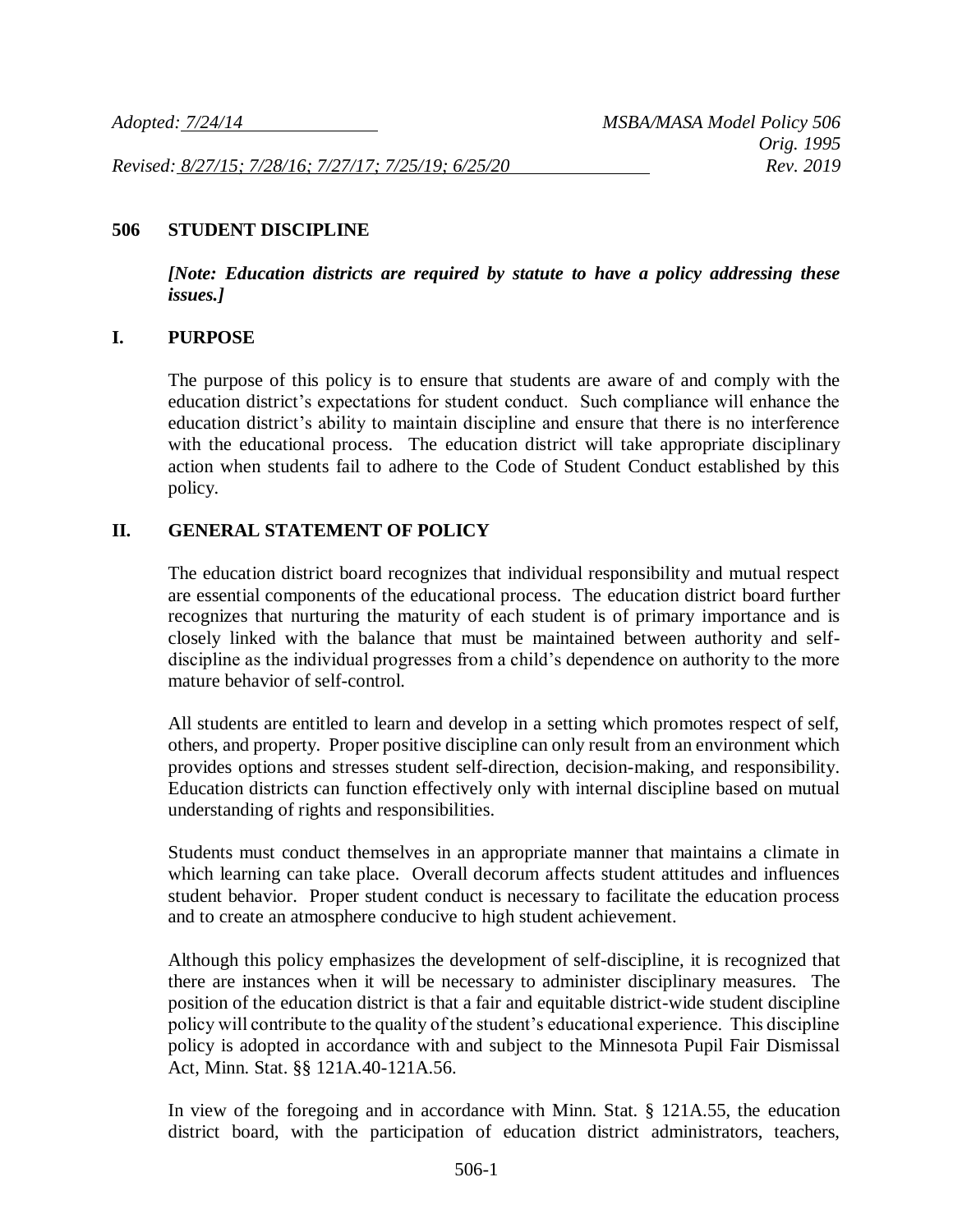employees, students, parents, community members, and such other individuals and organizations as appropriate, has developed this policy which governs student conduct and applies to all students of the education district.

# **III. AREAS OF RESPONSIBILITY**

- A. The Education district Board. The education district board holds all education district personnel responsible for the maintenance of order within the education district and supports all personnel acting within the framework of this discipline policy.
- B. Executive director. The executive director shall establish guidelines and directives to carry out this policy, hold all education district personnel, students, and parents responsible for conforming to this policy, and support all education district personnel performing their duties within the framework of this policy. The executive director shall also establish guidelines and directives for using the services of appropriate agencies for assisting students and parents. Any guidelines or directives established to implement this policy shall be submitted to the education district board for approval and shall be attached as an addendum to this policy.
- C. Principal. The education district principal is given the responsibility and authority to formulate building rules and regulations necessary to enforce this policy, subject to final education district board approval. The principal shall give direction and support to all education district personnel performing their duties within the framework of this policy. The principal shall consult with parents of students conducting themselves in a manner contrary to the policy. The principal shall also involve other professional employees in the disposition of behavior referrals and shall make use of those agencies appropriate for assisting students and parents. A principal, in exercising his or her lawful authority, may use reasonable force when it is necessary under the circumstances to correct or restrain a student or prevent bodily harm or death to another.
- D. Teachers. All teachers shall be responsible for providing a well-planned teaching/learning environment and shall have primary responsibility for student conduct, with appropriate assistance from the administration. All teachers shall enforce the Code of Student Conduct. In exercising the teacher's lawful authority, a teacher may use reasonable force when it is necessary under the circumstances to correct or restrain a student or prevent bodily harm or death to another.
- E. Other Education district Personnel. All education district personnel shall be responsible for contributing to the atmosphere of mutual respect within the education district. Their responsibilities relating to student behavior shall be as authorized and directed by the executive director. A education district employee, education district bus driver, or other agent of a education district, in exercising his or her lawful authority, may use reasonable force when it is necessary under the circumstances to restrain a student or prevent bodily harm or death to another.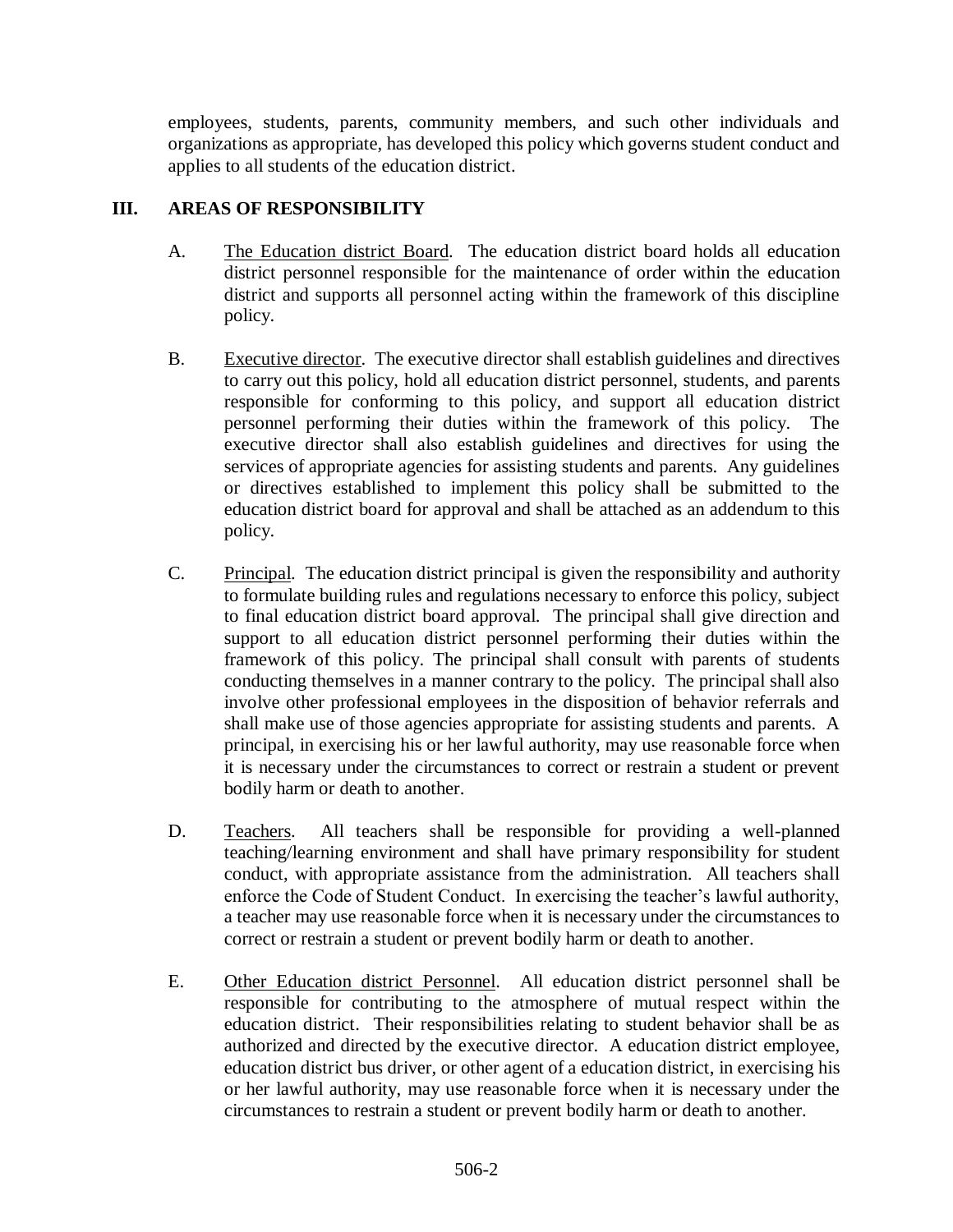- F. Parents or Legal Guardians. Parents and guardians shall be held responsible for the behavior of their children as determined by law and community practice. They are expected to cooperate with education district authorities and to participate regarding the behavior of their children.
- G. Students. All students shall be held individually responsible for their behavior and for knowing and obeying the Code of Student Conduct and this policy.
- H. Community Members. Members of the community are expected to contribute to the establishment of an atmosphere in which rights and duties are effectively acknowledged and fulfilled.

## **IV. STUDENT RIGHTS**

All students have the right to an education and the right to learn.

# **V. STUDENT RESPONSIBILITIES**

All students have the responsibility:

- A. For their behavior and for knowing and obeying all education district rules, regulations, policies, and procedures;
- B. To attend school daily, except when excused, and to be on time to all classes and other education district functions;
- C. To pursue and attempt to complete the courses of study prescribed by the state and local education district authorities;
- D. To make necessary arrangements for making up work when absent from school;
- E. To assist the education district staff in maintaining a safe school for all students;
- F. To be aware of all education district rules, regulations, policies, and procedures, including those in this policy, and to conduct themselves in accord with them;
- G. To assume that until a rule or policy is waived, altered, or repealed, it is in full force and effect;
- H. To be aware of and comply with federal, state, and local laws;
- I. To volunteer information in disciplinary cases should they have any knowledge relating to such cases and to cooperate with education district staff as appropriate;
- J. To respect and maintain the education district's property and the property of others;
- K. To dress and groom in a manner which meets standards of safety and health and common standards of decency and which is consistent with applicable education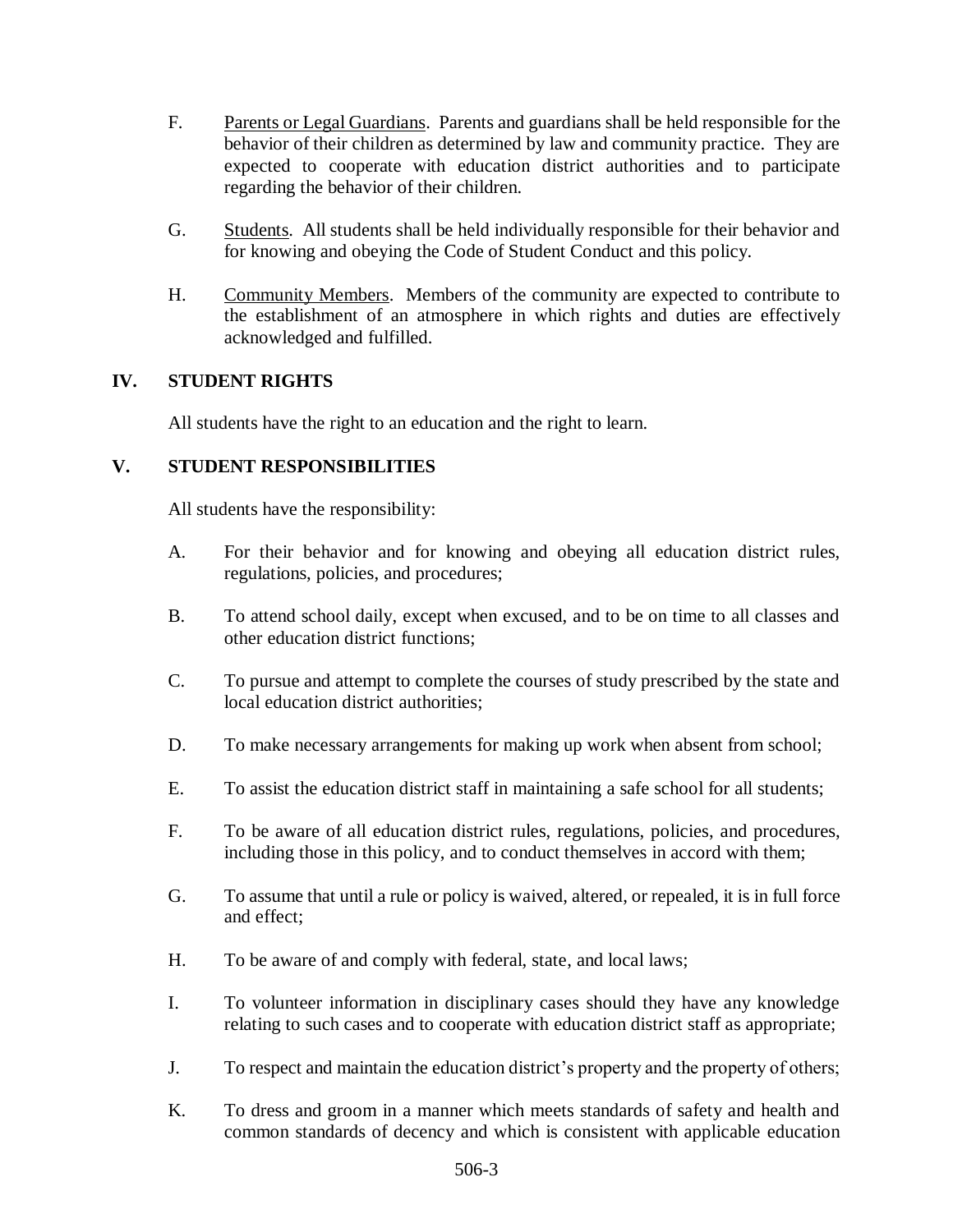district policy;

- L. To avoid inaccuracies in student newspapers or publications and refrain from indecent or obscene language;
- M. To conduct themselves in an appropriate physical or verbal manner; and
- N. To recognize and respect the rights of others.

# **VI. CODE OF STUDENT CONDUCT**

- A. The following are examples of unacceptable behavior subject to disciplinary action by the education district. These examples are not intended to be an exclusive list. Any student who engages in any of these activities shall be disciplined in accordance with this policy. This policy applies to all education district buildings, education district grounds, and education district property or property immediately adjacent to education district grounds; education district-sponsored activities or trips; education district bus stops; education district buses, education district vehicles, education district contracted vehicles, or any other vehicles approved for education district purposes; the area of entrance or departure from education district premises or events; and all education district-related functions, education districtsponsored activities, events, or trips. Education district property also may mean a student's walking route to or from school for purposes of attending school or education district-related functions, activities, or events. While prohibiting unacceptable behavior subject to disciplinary action at these locations and events, the education district does not represent that it will provide supervision or assume liability at these locations and events. This policy also applies to any student whose conduct at any time or in any place interferes with or obstructs the mission or operations of the education district or the safety or welfare of the student, other students, or employees.
	- 1. Violations against property including, but not limited to, damage to or destruction of education district property or the property of others, failure to compensate for damage or destruction of such property, arson, breaking and entering, theft, robbery, possession of stolen property, extortion, trespassing, unauthorized usage, or vandalism;
	- 2. The use of profanity or obscene language, or the possession of obscene materials;
	- 3. Gambling, including, but not limited to, playing a game of chance for stakes;
	- 4. Violation of the education district's Hazing Prohibition Policy;
	- 5. Attendance problems including, but not limited to, truancy, absenteeism, tardiness, skipping classes, or leaving education district grounds without permission;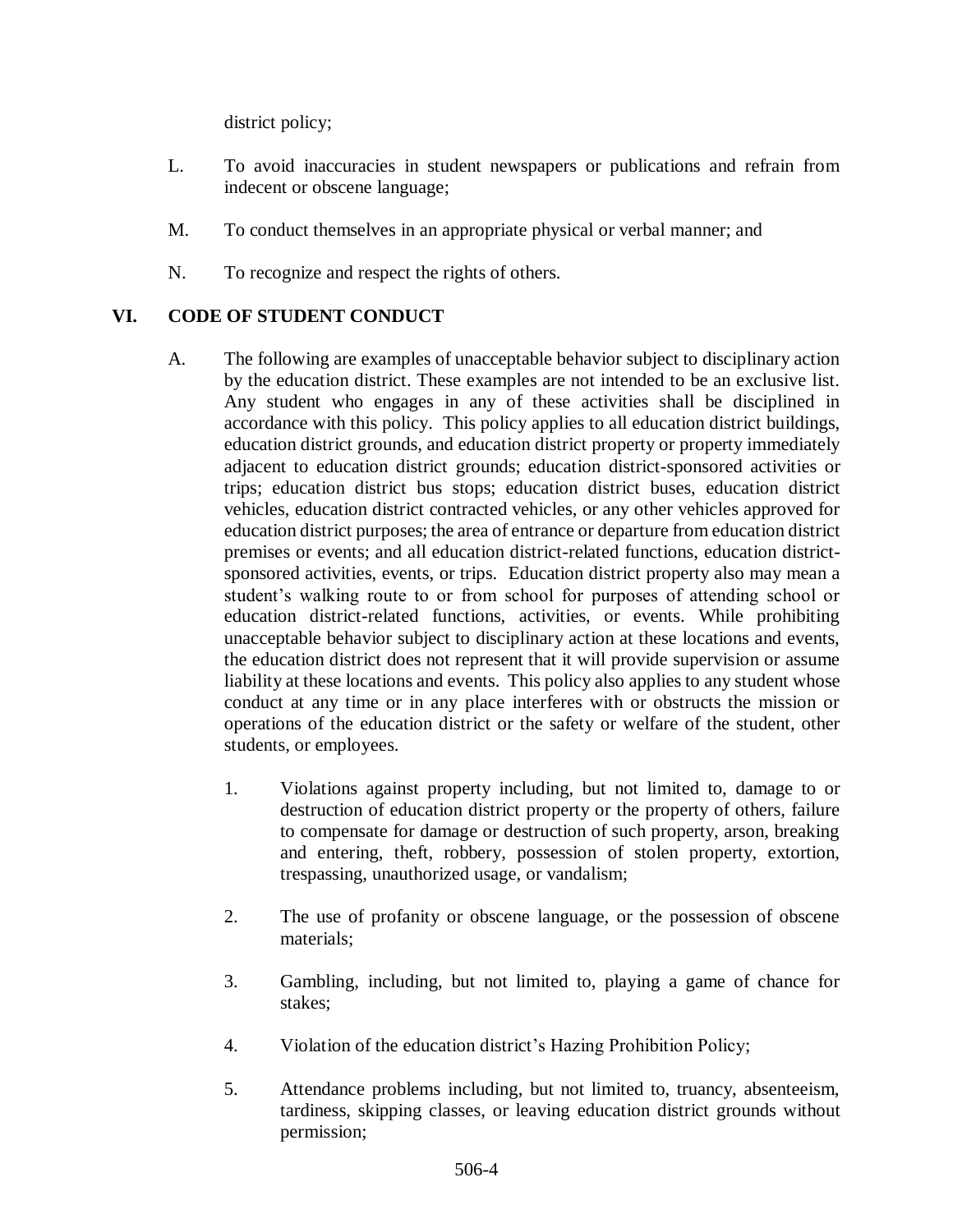- 6. Violation of the education district's Student Attendance Policy;
- 7. Opposition to authority using physical force or violence;
- 8. Using, possessing, or distributing tobacco, tobacco-related devices, electronic cigarettes, or tobacco paraphernalia in violation of the education district's Tobacco-Free Environment; Possession and Use of Tobacco, Tobacco-Related Devices, and Electronic Delivery Devices Policy;
- 9. Using, possessing, distributing, intending to distribute, making a request to another person for (solicitation), or being under the influence of alcohol or other intoxicating substances or look-alike substances;
- 10. Using, possessing, distributing, intending to distribute, making a request to another person for (solicitation), or being under the influence of narcotics, drugs, or other controlled substances (except as prescribed by a physician), or look-alike substances (these prohibitions include medical marijuana or medical cannabis, even when prescribed by a physician, and one student sharing prescription medication with another student);
- 11. Using, possessing, or distributing items or articles that are illegal or harmful to persons or property including, but not limited to, drug paraphernalia;
- 12. Using, possessing, or distributing weapons, or look-alike weapons or other dangerous objects;
- 13. Violation of the education district's Weapons Policy;
- 14. Violation of the education district's Violence Prevention Policy;
- 15. Possession of ammunition including, but not limited to, bullets or other projectiles designed to be used in or as a weapon;
- 16. Possession, use, or distribution of explosives or any compound or mixture, the primary or common purpose or intended use of which is to function as an explosive;
- 17. Possession, use, or distribution of fireworks or any substance or combination of substances or article prepared for the purpose of producing a visible or an audible effect by combustion, explosion, deflagration or detonation;
- 18. Using an ignition device, including a butane or disposable lighter or matches, inside an educational building and under circumstances where there is a risk of fire, except where the device is used in a manner authorized by the education district;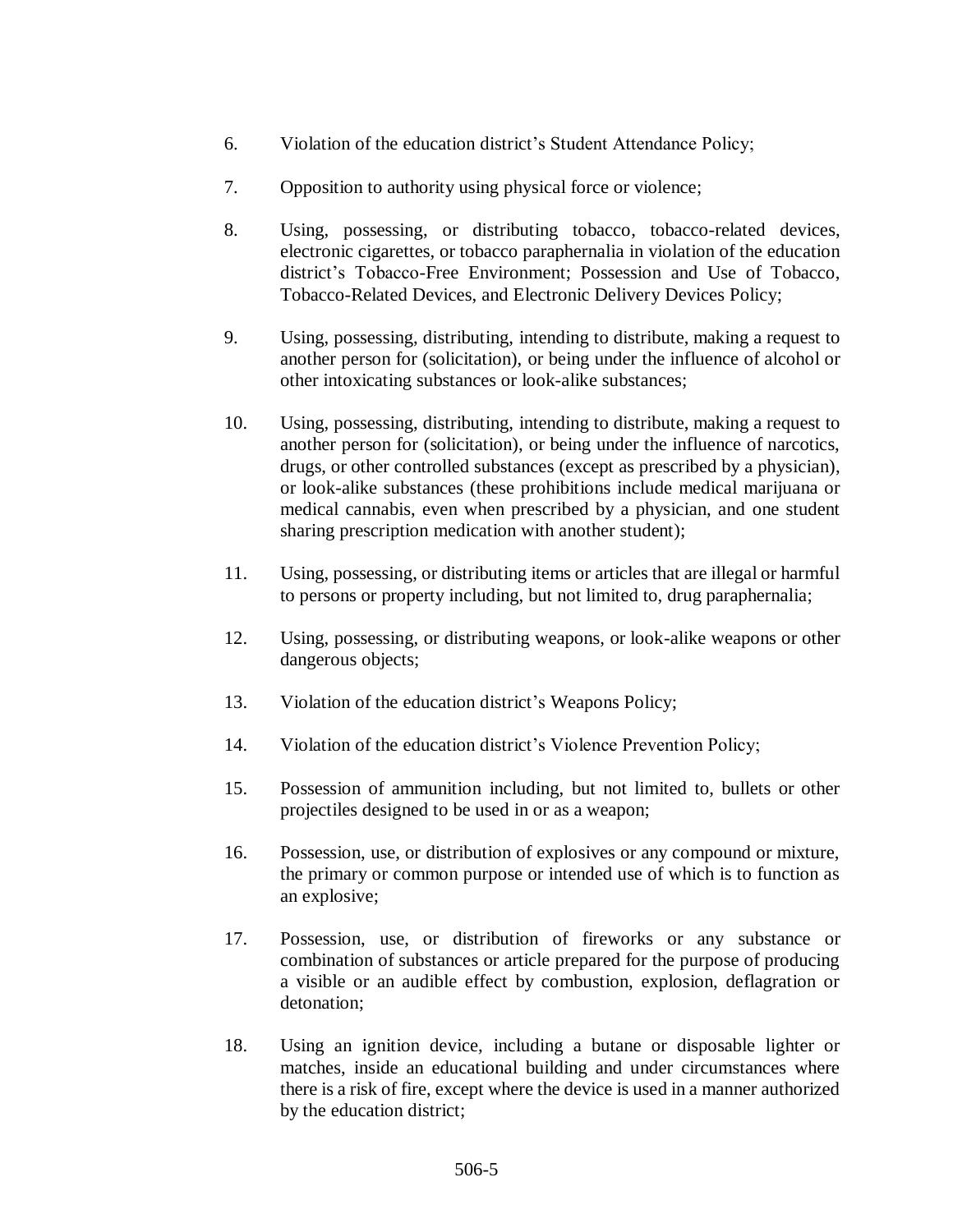- 19. Violation of any local, state, or federal law as appropriate;
- 20. Acts disruptive of the educational process, including, but not limited to, disobedience, disruptive or disrespectful behavior, defiance of authority, cheating, insolence, insubordination, failure to identify oneself, improper activation of fire alarms, or bomb threats;
- 21. Violation of the education district's Internet Acceptable Use and Safety Policy;
- 22. Possession of nuisance devices or objects which cause distractions and may facilitate cheating including, but not limited to, pagers, radios, and phones, including picture phones;
- 23. Violation of school bus or transportation rules or the education district's Student Transportation Safety Policy;
- 24. Violation of parking or school traffic rules and regulations, including, but not limited to, driving on education district property in such a manner as to endanger persons or property;
- 25. Violation of directives or guidelines relating to lockers or improperly gaining access to a school locker;
- 26. Violation of the education district's Search of Student Lockers, Desks, Personal Possessions, and Student's Person Policy;
- 27. Violation of the education district's Student Use and Parking of Motor Vehicles; Patrols, Inspections, and Searches Policy;
- 28. Possession or distribution of slanderous, libelous, or pornographic materials;
- 29. Violation of the education district' Bullying Prohibition Policy;
- 30. Student attire or personal grooming which creates a danger to health or safety or creates a disruption to the educational process, including clothing which bears a message which is lewd, vulgar, or obscene, apparel promoting products or activities that are illegal for use by minors, or clothing containing objectionable emblems, signs, words, objects, or pictures communicating a message that is racist, sexist, or otherwise derogatory to a protected minority group or which connotes gang membership;
- 31. Criminal activity;
- 32. Falsification of any records, documents, notes, or signatures;
- 33. Tampering with, changing, or altering records or documents of the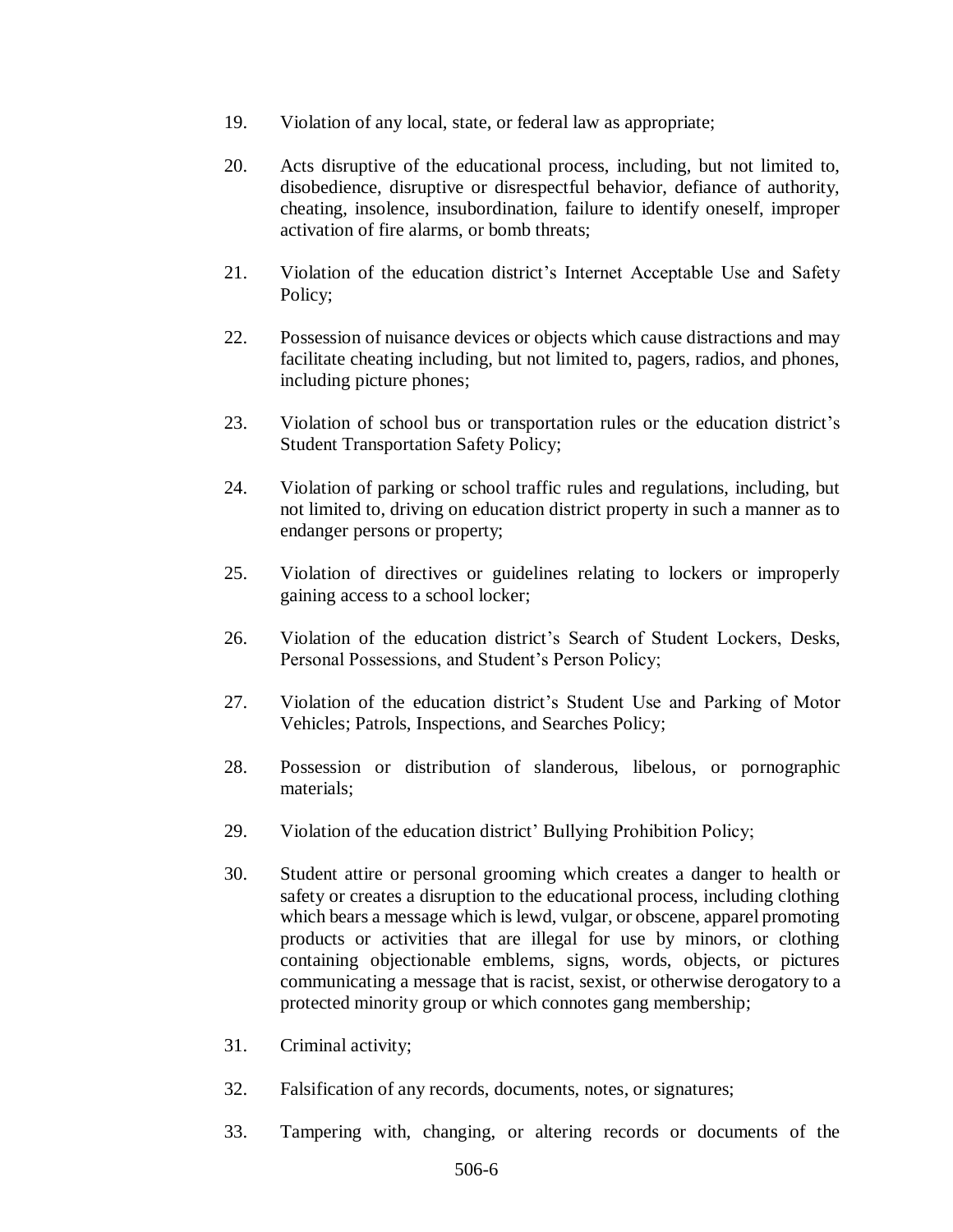education district by any method including, but not limited to, computer access or other electronic means;

- 34. Scholastic dishonesty which includes, but is not limited to, cheating on a school assignment or test, plagiarism, or collusion, including the use of picture phones or other technology to accomplish this end;
- 35. Impertinent or disrespectful words, symbols, acronyms, or language, whether oral or written, related to teachers or other education district personnel;
- 36. Violation of the education district's Harassment and Violence Policy;
- 37. Actions, including fighting or any other assaultive behavior, which causes or could cause injury to the student or other persons or which otherwise endangers the health, safety, or welfare of teachers, students, other education district personnel, or other persons;
- 38. Committing an act which inflicts great bodily harm upon another person, even though accidental or a result of poor judgment;
- 39. Violations against persons, including, but not limited to, assault or threatened assault, fighting, harassment, interference or obstruction, attack with a weapon, or look-alike weapon, sexual assault, illegal or inappropriate sexual conduct, or indecent exposure;
- 40. Verbal assaults or verbally abusive behavior including, but not limited to, use of words, symbols, acronyms, or language, whether oral or written, that are discriminatory, abusive, obscene, threatening, intimidating, degrading to other people, or threatening to education district property;
- 41. Physical or verbal threats including, but not limited to, the staging or reporting of dangerous or hazardous situations that do not exist;
- 42. Inappropriate, abusive, threatening, or demeaning actions based on race, color, creed, religion, sex, marital status, status with regard to public assistance, disability, national origin, or sexual orientation;
- 43. Violation of the education district's Distribution of Nonschool-Sponsored Materials on Education district Premises by Students and Employees Policy;
- 44. Violation of the education district's one-to-one device rules and regulations;
- 45. Violation of education district rules, regulations, policies, or procedures, including, but not limited to, those policies specifically enumerated in this policy;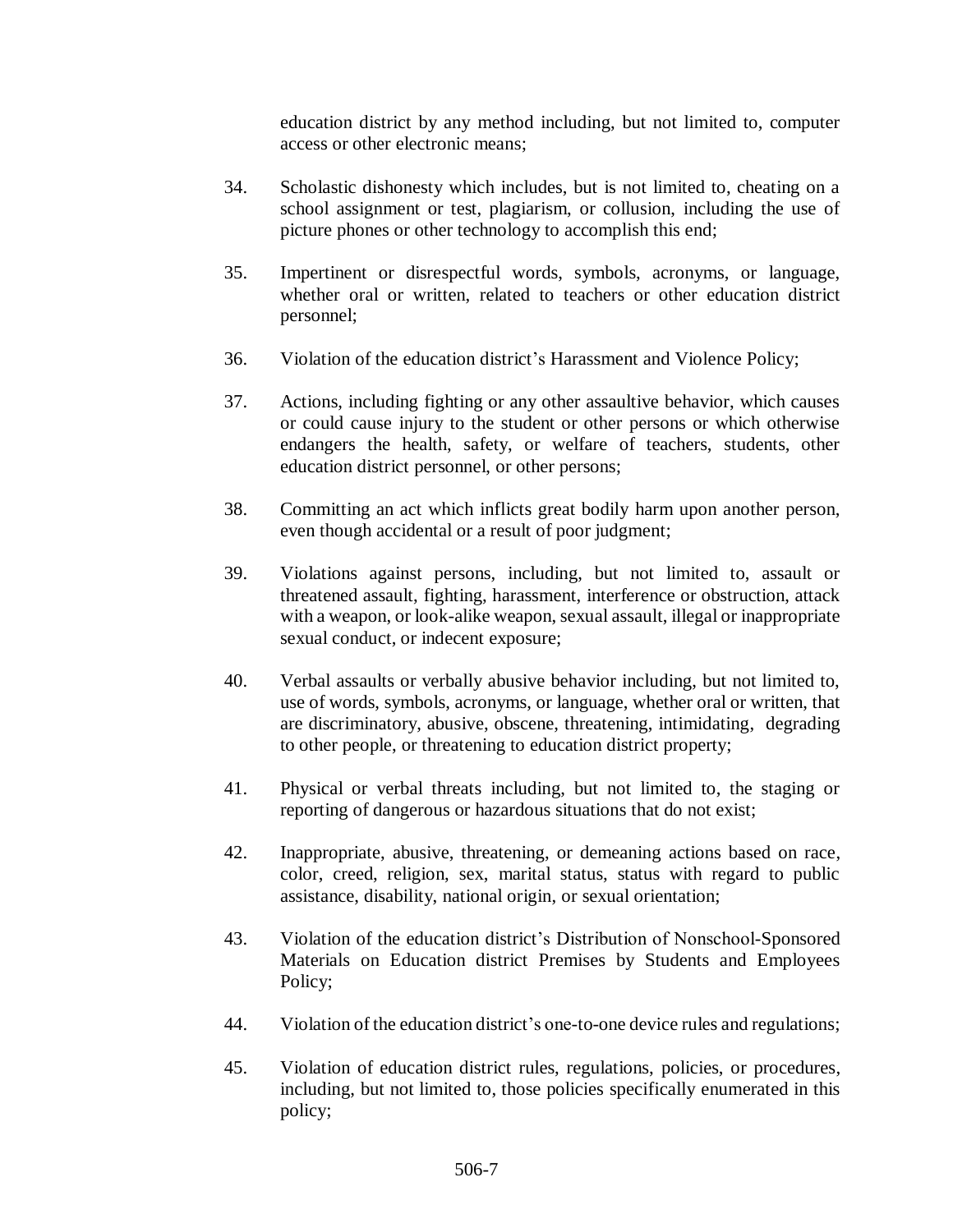46. Other acts, as determined by the education district, which are disruptive of the educational process or dangerous or detrimental to the student or other students, education district personnel or surrounding persons, or which violate the rights of others or which damage or endanger the property of the education district, or which otherwise interferes with or obstruct the mission or operations of the education district or the safety or welfare of students or employees.

# **VII. DISCIPLINARY ACTION OPTIONS**

The general policy of the education district is to utilize progressive discipline to the extent reasonable and appropriate based upon the specific facts and circumstances of student misconduct. The specific form of discipline chosen in a particular case is solely within the discretion of the education district. At a minimum, violation of education district rules, regulations, policies, or procedures will result in discussion of the violation and a verbal warning. The education district shall, however, impose more severe disciplinary sanctions for any violation, including exclusion or expulsion, if warranted by the student's misconduct, as determined by the education district. Disciplinary action may include, but is not limited to, one or more of the following:

- A. Student conference with teacher, principal, counselor, or other education district personnel, and verbal warning;
- B. Confiscation by education district personnel and/or by law enforcement of any item, article, object, or thing, prohibited by, or used in the violation of, any education district policy, rule, regulation, procedure, or state or federal law. If confiscated by the education district, the confiscated item, article, object, or thing will be released only to the parent/guardian following the completion of any investigation or disciplinary action instituted or taken related to the violation.
- C. Parent contact;
- D. Parent conference;
- E. Removal from class;
- F. In-school suspension;
- G. Suspension from extracurricular activities;
- H. Detention or restriction of privileges;
- I. Loss of school privileges;
- J. In-school monitoring or revised class schedule;
- K. Referral to in-school support services;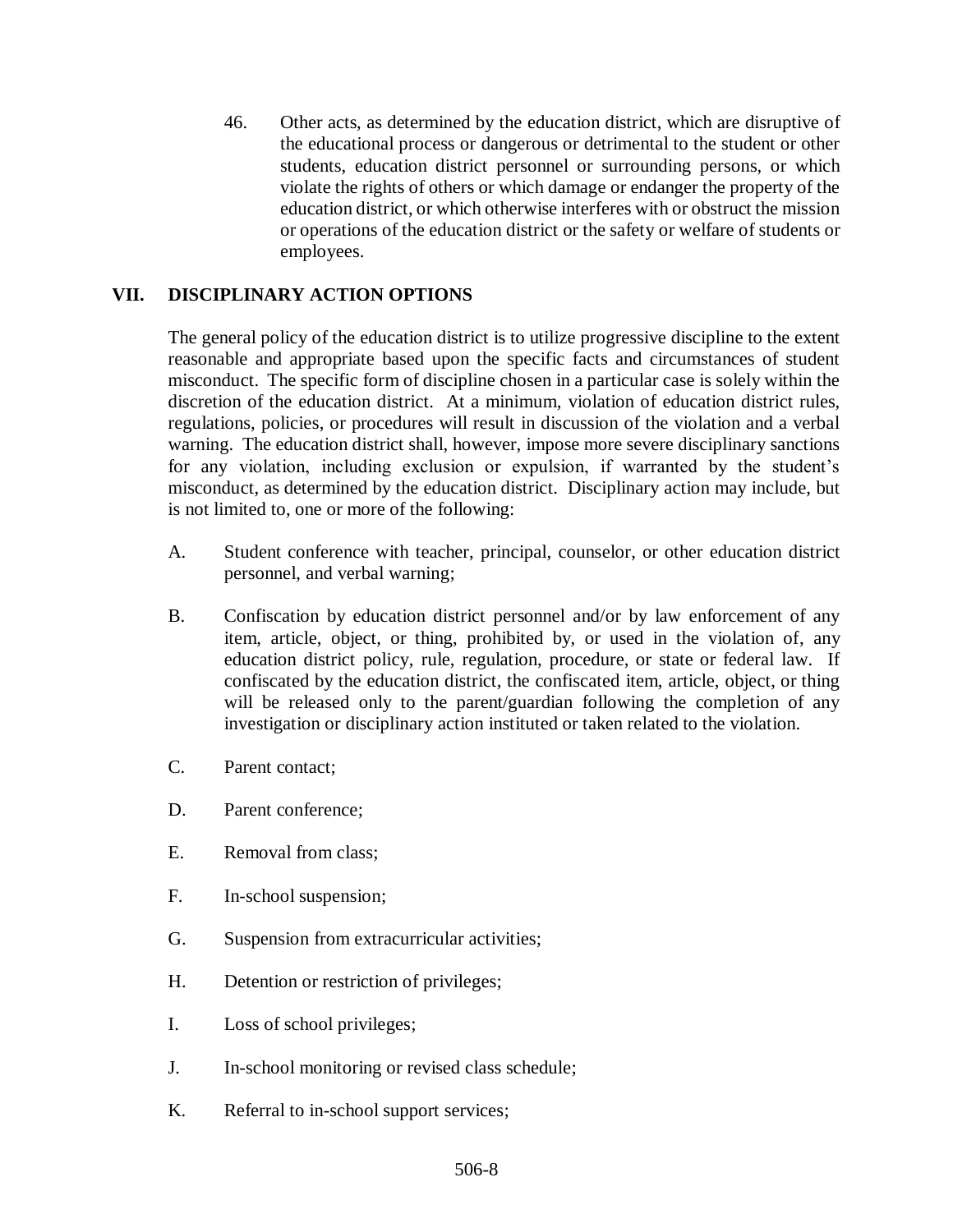- L. Referral to community resources or outside agency services;
- M. Financial restitution;
- N. Referral to police, other law enforcement agencies, or other appropriate authorities;
- O. A request for a petition to be filed in district court for juvenile delinquency adjudication;
- P. Out-of-school suspension under the Pupil Fair Dismissal Act;
- Q. Preparation of an admission or readmission plan;
- R. Saturday school;
- S. Expulsion under the Pupil Fair Dismissal Act;
- T. Exclusion under the Pupil Fair Dismissal Act; and/or
- U. Other disciplinary action as deemed appropriate by the education district.

## **VIII. REMOVAL OF STUDENTS FROM CLASS**

A. The teacher of record shall have the general control and government of the classroom. Teachers have the responsibility of attempting to modify disruptive student behavior by such means as conferring with the student, using positive reinforcement, assigning detention or other consequences, or contacting the student's parents. When such measures fail, or when the teacher determines it is otherwise appropriate based upon the student's conduct, the teacher shall have the authority to remove the student from class pursuant to the procedures established by this discipline policy. "Removal from class" and "removal" mean any actions taken by a teacher, principal, or other education district employee to prohibit a student from attending a class or activity period for a period of time not to exceed five (5) days, pursuant to this discipline policy.

Grounds for removal from class shall include any of the following:

- 1. Willful conduct that significantly disrupts the rights of others to an education, including conduct that interferes with a teacher's ability to teach or communicate effectively with students in a class or with the ability of other students to learn;
- 2. Willful conduct that endangers surrounding persons, including education district employees, the student or other students, or the property of the education district;
- 3. Willful violation of any education district rules, regulations, policies or procedures, including the Code of Student Conduct in this policy; or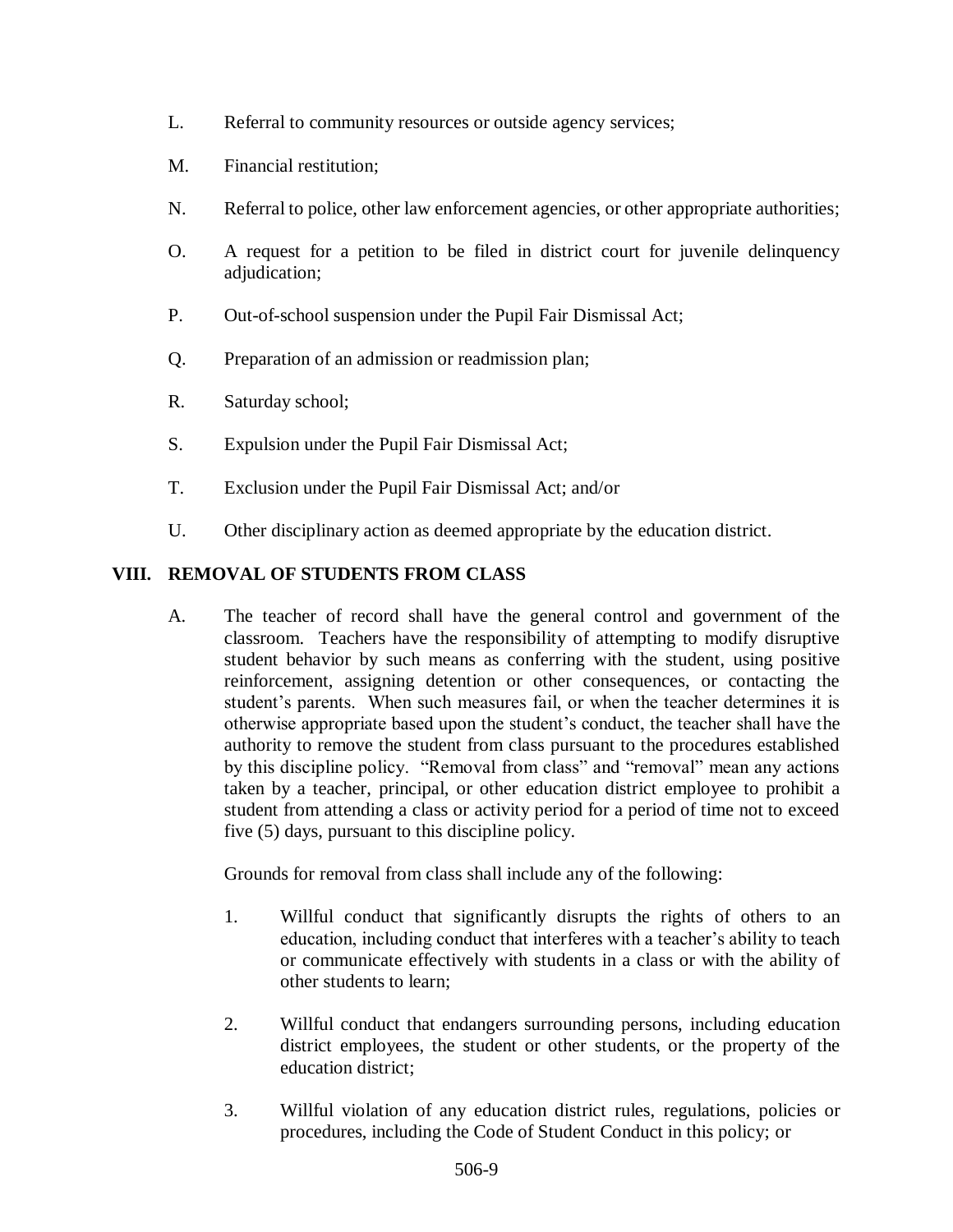4. Other conduct, which in the discretion of the teacher or administration, requires removal of the student from class.

Such removal shall be for at least one (1) activity period or class period of instruction for a given course of study and shall not exceed five (5) such periods.

A student must be removed from class immediately if the student engages in assault or violent behavior. "Assault" is an act done with intent to cause fear in another of immediate bodily harm or death; or the intentional infliction of, or attempt to inflict, bodily harm upon another. The removal from class shall be for a period of time deemed appropriate by the principal, in consultation with the teacher.

B. If a student is removed from class more than ten (10) times in a school year, the education district shall notify the parent or guardian of the student's tenth removal from class and make reasonable attempts to convene a meeting with the student's parent or guardian to discuss the problem that is causing the student to be removed from class.

## *[Note: The following Sections C. - K. must be developed and inserted by each education district based upon individual district practices, procedures, and preferences.]*

### *C. Procedures for Removal of a Student From a Class.*

- *1. Specify procedures to be followed by a teacher, administrator or other education district employee to remove a student from a class;*
- *2. Specify required approvals necessary;*
- *3. Specify paperwork and reporting procedures.*

## *D. Responsibility for and Custody of a Student Removed From Class.*

- *1. Designation of where student is to go when removed;*
- *2. Designation of how student is to get to designated destination;*
- *3. Whether student must be accompanied;*
- *4. Statement of what student is to do when and while removed;*
- *5. Designation of who has control over and responsibility for student after removal from class.*

### *E. Procedures for Return of a Student to a Class From Which the Student Was Removed.*

*1. Specification of procedures;*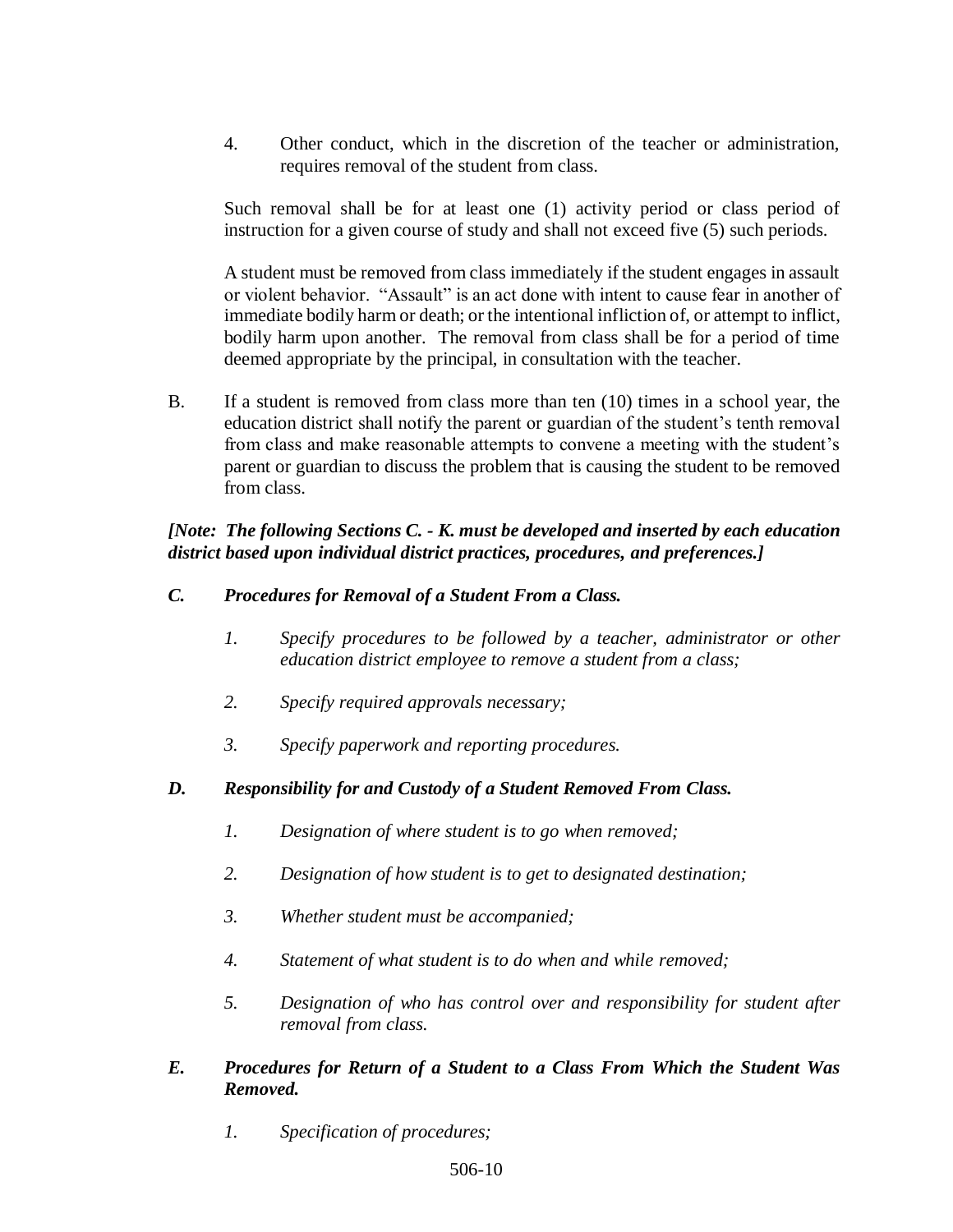*2. Actions or approvals required such as notes, conferences, readmission plans.*

### *F. Procedures for Notification.*

- *1. Specify procedures for notifying students and parents/guardians of violations of the rules of conduct and resulting disciplinary action;*
- *2. Actions or approvals required, such as notes, conferences, readmission plans.*

#### *G. Disabled Students; Special Provisions.*

- *1.* Procedures for consideration of whether there is a need for further *assessment;*
- *2. Procedures for consideration of whether there is a need for a review of the adequacy of the current Individualized Education Program (IEP) of a disabled student who is removed from class or disciplined; and*
- *3. Any procedures determined appropriate for referring students in need of special education services to those services.*

### *H. Procedures for Detecting and Addressing Chemical Abuse Problems of Students While on Education district Premises.*

- *1. Establishment of a chemical abuse preassessment team pursuant to Minn. Stat. § 121A.26;*
- *2. Establishment of teacher reporting procedures to the chemical abuse preassessment team pursuant to Minn. Stat. § 121A.29.*
- *I. Procedures for Immediate and Appropriate Interventions Tied to Violations of the Code of Student Conduct.*
- *J. Any Procedures Determined Appropriate for Encouraging Early Involvement of Parents or Guardians in Attempts to Improve a Student's Behavior.*
- *K. Any Procedures Determined Appropriate for Encouraging Early Detection of Behavioral Problems.*

#### **IX. DISMISSAL**

A. "Dismissal" means the denial of the current educational program to any student, including exclusion, expulsion and suspension. Dismissal does not include removal from class.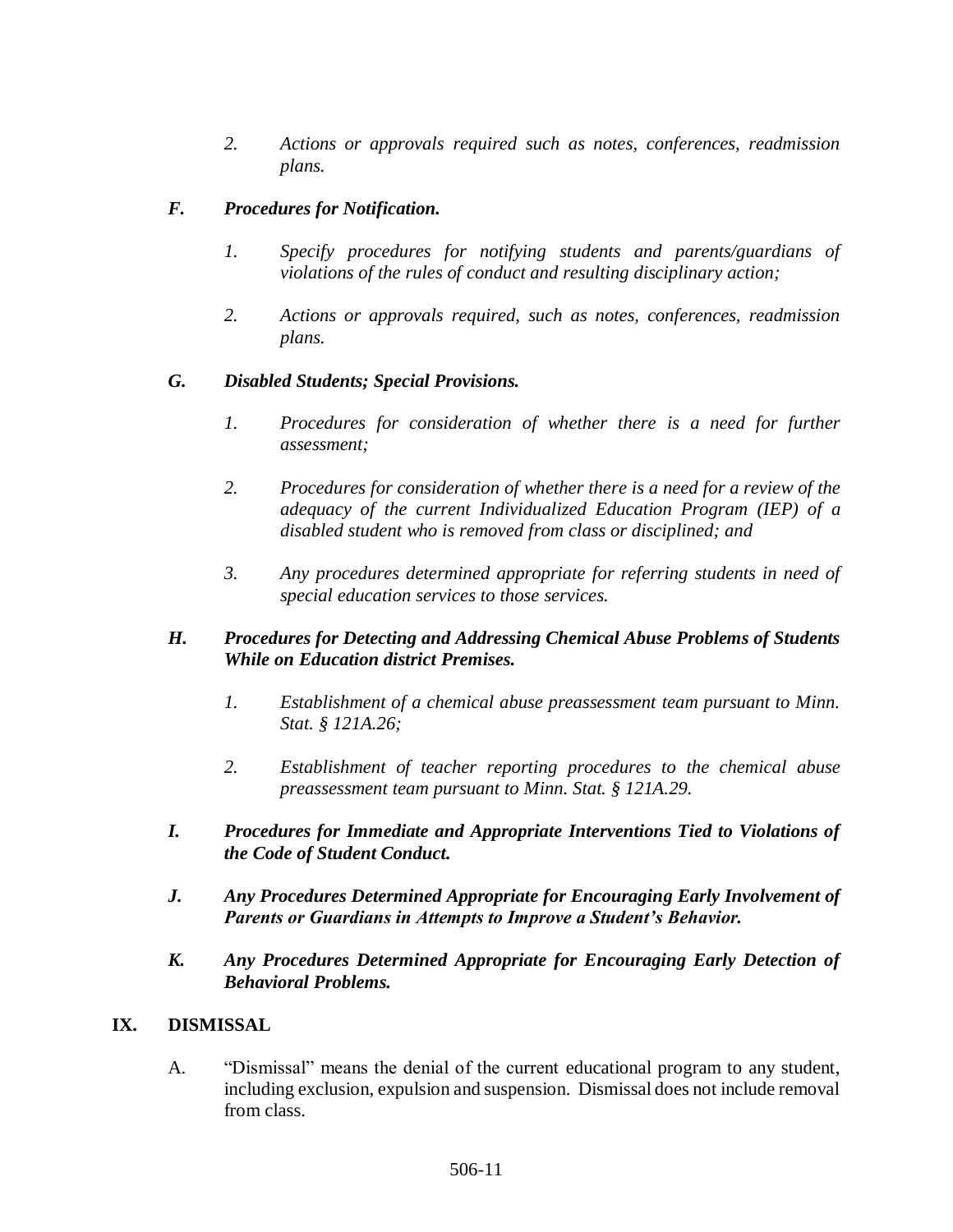The education district shall not deny due process or equal protection of the law to any student involved in a dismissal proceeding which may result in suspension, exclusion or expulsion.

The education district shall not dismiss any student without attempting to provide alternative educational services before dismissal proceedings, except where it appears that the student will create an immediate and substantial danger to self or to surrounding persons or property.

- B. Violations leading to suspension, based upon severity, may also be grounds for actions leading to expulsion, and/or exclusion. A student may be dismissed on any of the following grounds:
	- 1. Willful violation of any reasonable education district board regulation, including those found in this policy;
	- 2. Willful conduct that significantly disrupts the rights of others to an education, or the ability of education district personnel to perform their duties, or education district sponsored extracurricular activities; or
	- 3. Willful conduct that endangers the student or other students, or surrounding persons, including education district employees, or property of the education district.
- C. Suspension Procedures
	- 1. "Suspension" means an action by the education district administration, under rules promulgated by the Education district Board, prohibiting a student from attending school for a period of no more than ten (10) school days; provided, however, if a suspension is longer than five (5) school days, the suspending administrator shall provide the executive director with a reason for the longer term of suspension. This definition does not apply to dismissal for one (1) school day or less where a student with a disability does not receive regular or special education instruction during that dismissal period.
	- 2. If a student's total days of removal from school exceed ten (10) cumulative days in a school year, the education district shall make reasonable attempts to convene a meeting with the student and the student's parent or guardian before subsequently removing the student from school and, with the permission of the parent or guardian, arrange for a mental health screening for the student at the parent or guardian's expense. The purpose of this meeting is to attempt to determine the student's need for assessment or other services or whether the parent or guardian should have the student assessed or diagnosed to determine whether the student needs treatment for a mental health disorder.
	- 3. Each suspension action may include a readmission plan. The plan shall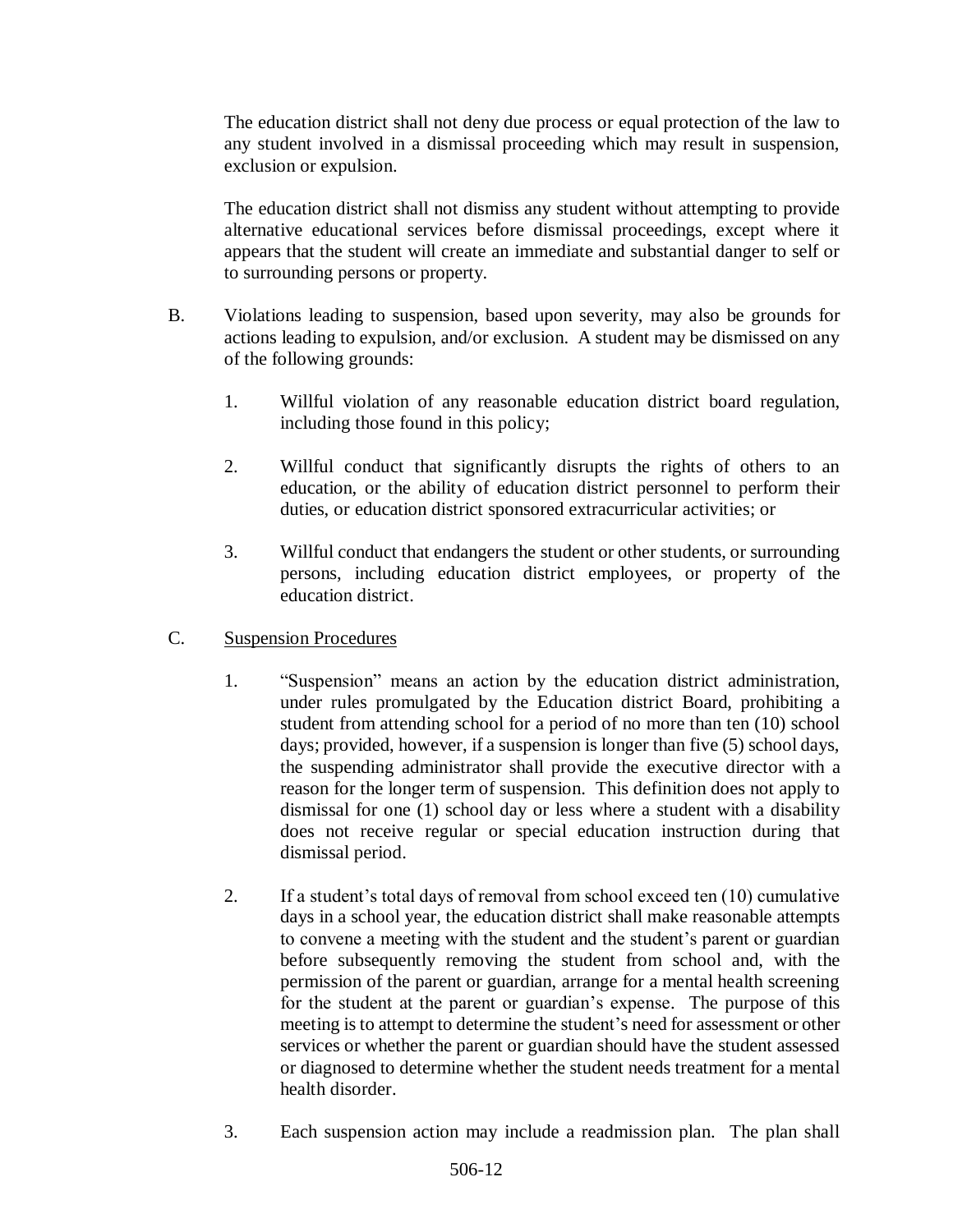include, where appropriate, a provision for implementing alternative educational services upon readmission which must not be used to extend the current suspension. A readmission plan must not obligate a parent or guardian to provide psychotropic drugs to their student as a condition of readmission. Education district administration must not use the refusal of a parent or guardian to consent to the administration of psychotropic drugs to their student or to consent to a psychiatric evaluation, screening, or examination of the student as a ground, by itself, to prohibit the student from attending class or participating in a education district-related activity, or as a basis of a charge of child abuse, child neglect, or medical or educational neglect. The education district administration may not impose consecutive suspensions against the same student for the same course of conduct, or incident of misconduct, except where the student will create an immediate and substantial danger to self or to surrounding persons or property or where the education district is in the process of initiating an expulsion, in which case the education district administration may extend the suspension to a total of fifteen (15) days.

- 4. A child with a disability may be suspended. When a child with a disability has been suspended for more than five (5) consecutive days or ten (10) cumulative school days in the same year, and that suspension does not involve a recommendation for expulsion or exclusion or other change in placement under federal law, relevant members of the child's IEP team, including at least one of the child's teachers, shall meet and determine the extent to which the child needs services in order to continue to participate in the general education curriculum, although in another setting, and to progress toward meeting the goals in the child's IEP. That meeting must occur as soon as possible, but no more than ten (10) days after the sixth  $(6<sup>th</sup>)$ consecutive day of suspension or the tenth  $(10<sup>th</sup>)$  cumulative day of suspension has elapsed.
- 5. The education district administration shall implement alternative educational services when the suspension exceeds five (5) days. Alternative educational services may include, but are not limited to, special tutoring, modified curriculum, modified instruction, other modifications or adaptations, instruction through electronic media, special education services as indicated by appropriate assessments, homebound instruction, supervised homework, or enrollment in another district or in an alternative learning center under Minn. Stat. § 123A.05 selected to allow the student to progress toward meeting graduation standards under Minn. Stat. § 120B.02, although in a different setting.
- 6. The education district administration shall not suspend a student from school without an informal administrative conference with the student. The informal administrative conference shall take place before the suspension, except where it appears that the student will create an immediate and substantial danger to self or to surrounding persons or property, in which case the conference shall take place as soon as practicable following the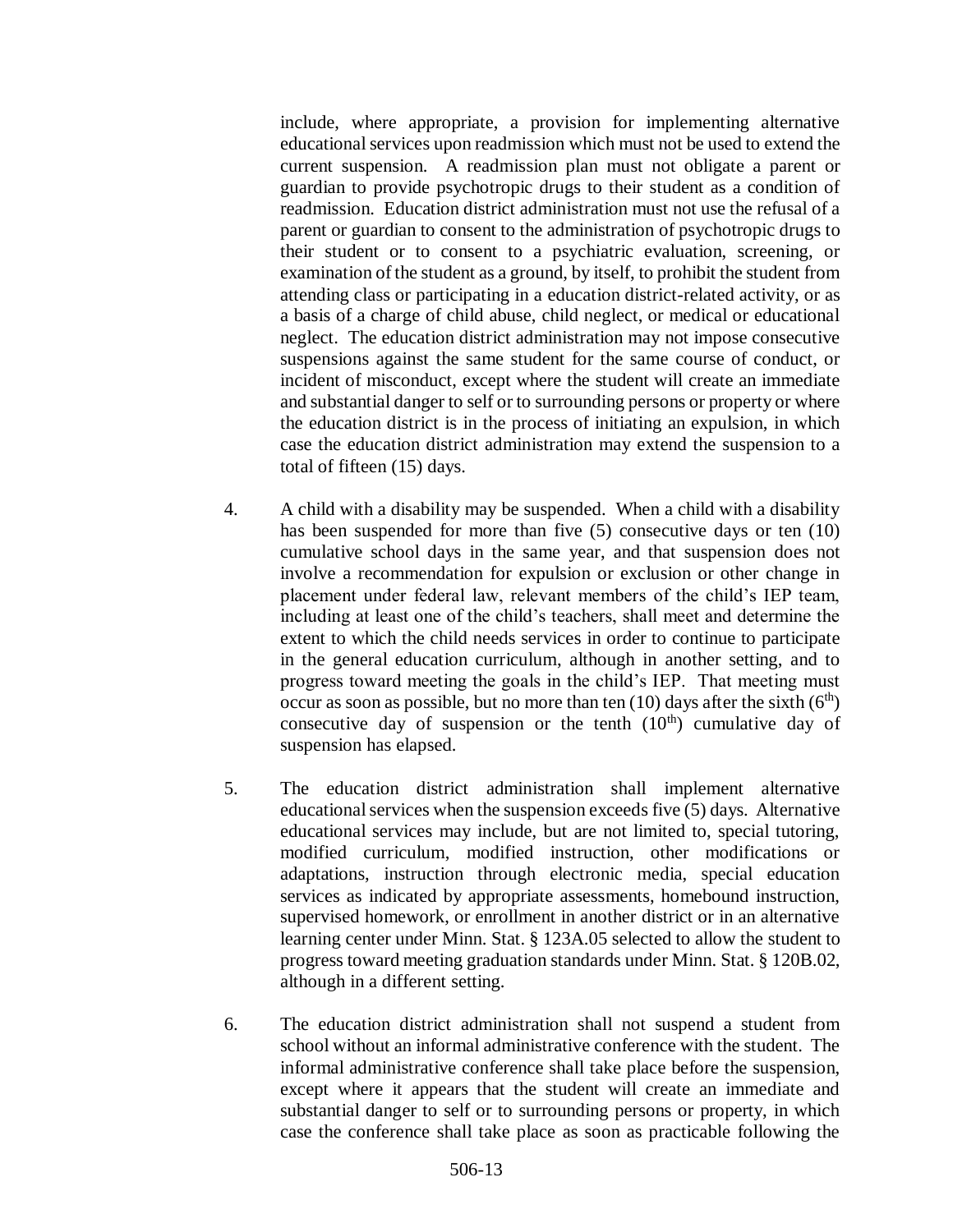suspension. At the informal administrative conference, a education district administrator shall notify the student of the grounds for the suspension, provide an explanation of the evidence the authorities have, and the student may present the student's version of the facts. A separate administrative conference is required for each period of suspension.

- 7. After education district administration notifies a student of the grounds for suspension, education district administration may, instead of imposing the suspension, do one or more of the following:
	- a. strongly encourage a parent or guardian of the student to attend school with the student for one day;
	- b. assign the student to attend school on Saturday as supervised by the principal or the principal's designee; and
	- c. petition the juvenile court that the student is in need of services under Minn. Stat. Ch. 260C.
- 8. A written notice containing the grounds for suspension, a brief statement of the facts, a description of the testimony, a readmission plan, and a copy of the Minnesota Pupil Fair Dismissal Act, Minn. Stat. §§ 121A.40-121A.56, shall be personally served upon the student at or before the time the suspension is to take effect, and upon the student's parent or guardian by mail within forty-eight (48) hours of the conference. (See attached sample Notice of Suspension.)
- 9. The education district administration shall make reasonable efforts to notify the student's parent or guardian of the suspension by telephone as soon as possible following suspension.
- 10. In the event a student is suspended without an informal administrative conference on the grounds that the student will create an immediate and substantial danger to surrounding persons or property, the written notice shall be served upon the student and the student's parent or guardian within forty-eight (48) hours of the suspension. Service by mail shall be complete upon mailing.
- 11. Notwithstanding the foregoing provisions, the student may be suspended pending the education district board's decision in an expulsion or exclusion proceeding, provided that alternative educational services are implemented to the extent that suspension exceeds five (5) days.
- D. Expulsion and Exclusion Procedures
	- 1. "Expulsion" means a education district board action to prohibit an enrolled student from further attendance for up to twelve (12) months from the date the student is expelled. The authority to expel rests with the education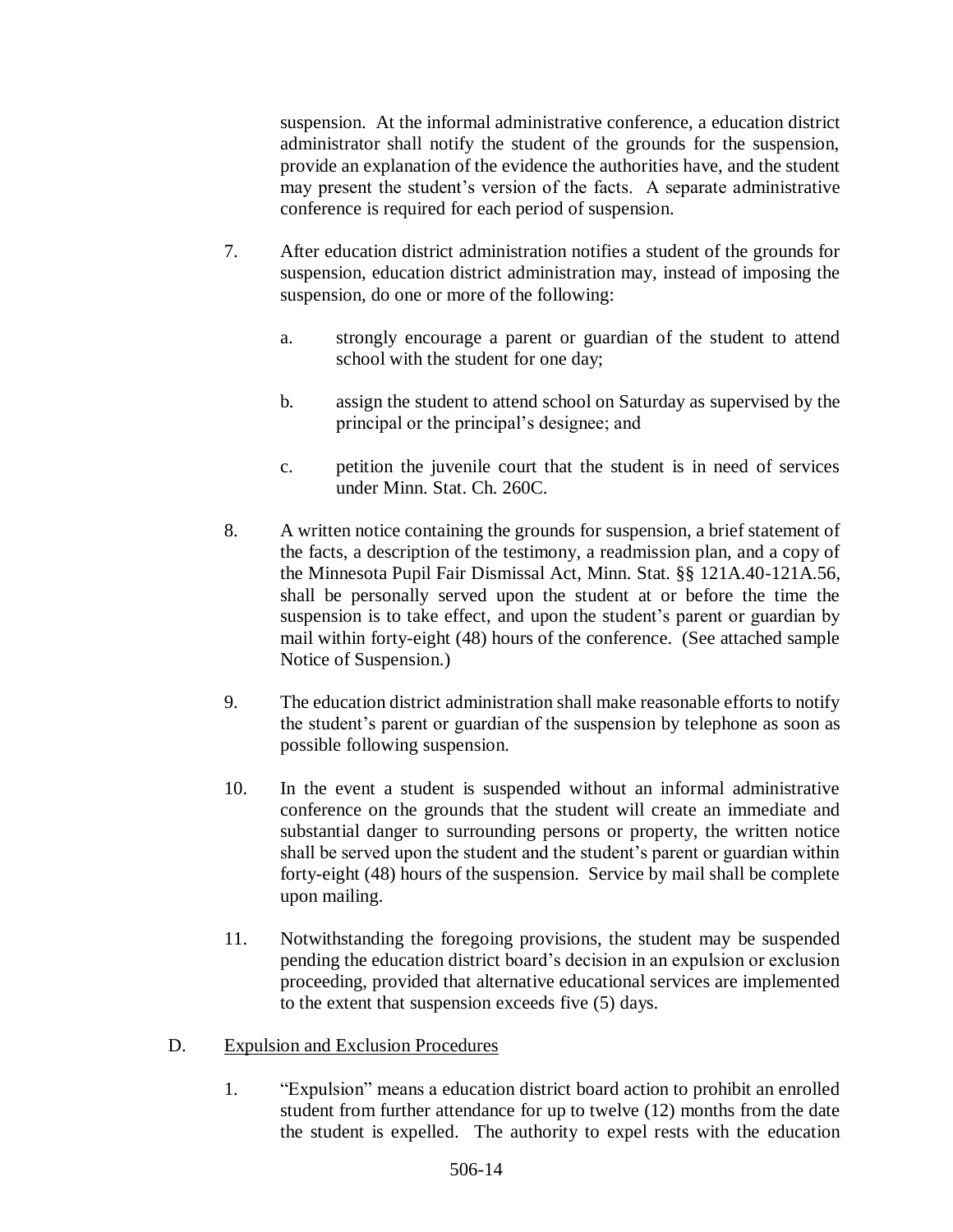district board.

- 2. "Exclusion" means an action taken by the education district board to prevent enrollment or re-enrollment of a student for a period that shall not extend beyond the school year. The authority to exclude rests with the education district board.
- 3. All expulsion and exclusion proceedings will be held pursuant to and in accordance with the provisions of the Minnesota Pupil Fair Dismissal Act, Minn. Stat. §§121A.40-121A.56.
- 4. No expulsion or exclusion shall be imposed without a hearing, unless the right to a hearing is waived in writing by the student and parent or guardian.
- 5. The student and parent or guardian shall be provided written notice of the education district's intent to initiate expulsion or exclusion proceedings. This notice shall be served upon the student and his or her parent or guardian personally or by mail, and shall contain a complete statement of the facts; a list of the witnesses and a description of their testimony; state the date, time and place of hearing; be accompanied by a copy of the Pupil Fair Dismissal Act, Minn. Stat. §§ 121A.40-121A.56; describe alternative educational services accorded the student in an attempt to avoid the expulsion proceedings; and inform the student and parent or guardian of their right to: (1) have a representative of the student's own choosing, including legal counsel at the hearing; (2) examine the student's records before the hearing; (3) present evidence; and (4) confront and cross-examine witnesses. The education district shall advise the student's parent or guardian that free or low-cost legal assistance may be available and that a legal assistance resource list is available from the Minnesota Department of Education (MDE).
- 6. The hearing shall be scheduled within ten (10) days of the service of the written notice unless an extension, not to exceed five (5) days, is requested for good cause by the education district, student, parent, or guardian.
- 7. All hearings shall be held at a time and place reasonably convenient to the student, parent, or guardian and shall be closed, unless the student, parent, or guardian requests an open hearing.
- 8. The education district shall record the hearing proceedings at district expense, and a party may obtain a transcript at its own expense.
- 9. The student shall have a right to a representative of the student's own choosing, including legal counsel, at the student's sole expense. The education district shall advise the student's parent or guardian that free or low-cost legal assistance may be available and that a legal assistance resource list is available from MDE. The education district board may appoint an attorney to represent the education district in any proceeding.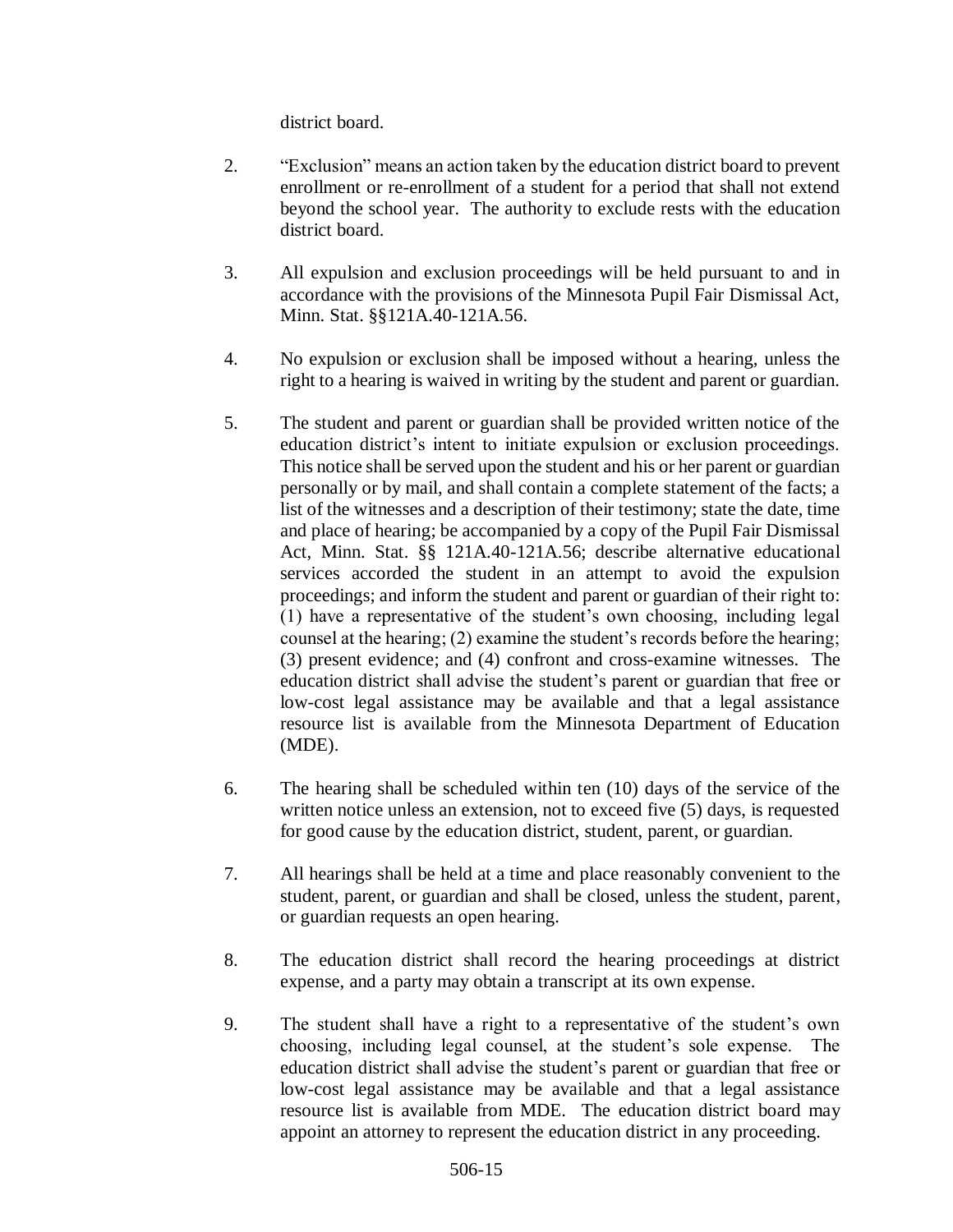- 10. If the student designates a representative other than the parent or guardian, the representative must have a written authorization from the student and the parent or guardian providing them with access to and/or copies of the student's records.
- 11. All expulsion or exclusion hearings shall take place before and be conducted by an independent hearing officer designated by the education district. The hearing shall be conducted in a fair and impartial manner. Testimony shall be given under oath and the hearing officer shall have the power to issue subpoenas and administer oaths.
- 12. At a reasonable time prior to the hearing, the student, parent or guardian, or authorized representative shall be given access to all education district records pertaining to the student, including any tests or reports upon which the proposed dismissal action may be based.
- 13. The student, parent or guardian, or authorized representative, shall have the right to compel the presence of any education district employee or agent or any other person who may have evidence upon which the proposed dismissal action may be based, and to confront and cross-examine any witnesses testifying for the education district.
- 14. The student, parent or guardian, or authorized representative, shall have the right to present evidence and testimony, including expert psychological or educational testimony.
- 15. The student cannot be compelled to testify in the dismissal proceedings.
- 16. The hearing officer shall prepare findings and a recommendation based solely upon substantial evidence presented at the hearing, which must be made to the education district board and served upon the parties within two (2) days after the close of the hearing.
- 17. The education district board shall base its decision upon the findings and recommendation of the hearing officer and shall render its decision at a meeting held within five (5) days after receiving the findings and recommendation. The education district board may provide the parties with the opportunity to present exceptions and comments to the hearing officer's findings and recommendation provided that neither party presents any evidence not admitted at the hearing. The decision by the education district board must be based on the record, must be in writing, and must state the controlling facts on which the decision is made in sufficient detail to apprise the parties and the Commissioner of Education (Commissioner) of the basis and reason for the decision.
- 18. A party to an expulsion or exclusion decision made by the education district board may appeal the decision to the Commissioner within twenty-one (21)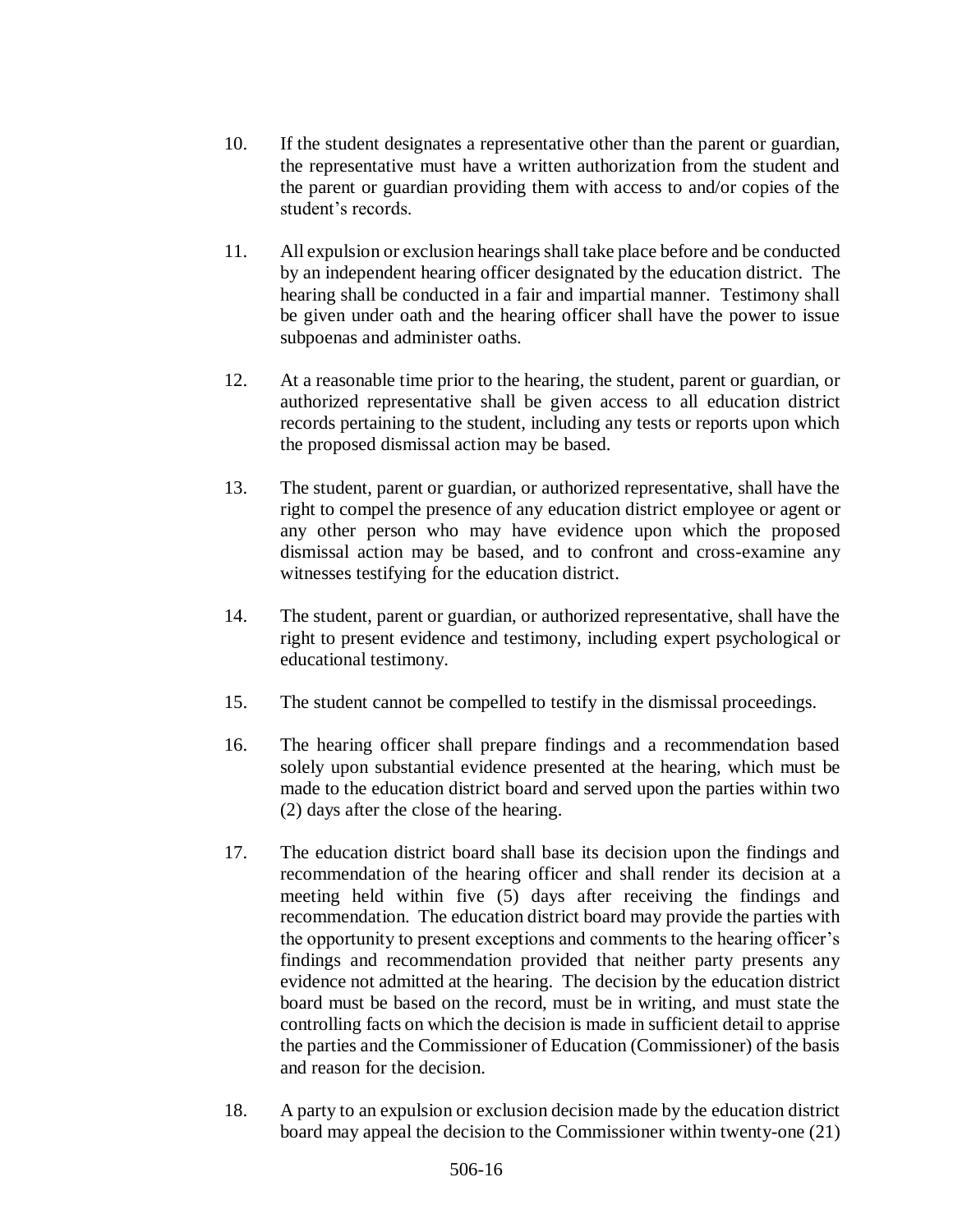calendar days of education district board action pursuant to Minn. Stat. § 121A.49. The decision of the education district board shall be implemented during the appeal to the Commissioner.

- 19. The education district shall report any suspension, expulsion or exclusion action taken to the appropriate public service agency, when the student is under the supervision of such agency.
- 20. The education district must report, through the MDE electronic reporting system, each expulsion or exclusion within thirty (30) days of the effective date of the action to the Commissioner. This report must include a statement of alternative educational services given the student and the reason for, the effective date, and the duration of the exclusion or expulsion. The report must also include the student's age, grade, gender, race, and special education status. The dismissal report must include state student identification numbers of affected students.
- 21. Whenever a student fails to return to school within ten (10) school days of the termination of dismissal, a education district administrator shall inform the student and his/her parent or guardian by mail of the student's right to attend and to be reinstated in the education district.

# **X. ADMISSION OR READMISSION PLAN**

A education district administrator shall prepare and enforce an admission or readmission plan for any student who is excluded or expelled from school. The plan may include measures to improve the student's behavior, including completing a character education program consistent with Minn. Stat. § 120B.232, Subd. 1, and require parental involvement in the admission or readmission process, and may indicate the consequences to the student of not improving the student's behavior. The readmission plan must not obligate parents to provide a sympathomimetic medication for their child as a condition of readmission.

# **XI. NOTIFICATION OF POLICY VIOLATIONS**

Notification of any violation of this policy and resulting disciplinary action shall be as provided herein, or as otherwise provided by the Pupil Fair Dismissal Act or other applicable law. The teacher, principal or other education district official may provide additional notification as deemed appropriate.

In addition, the education district must report, through the MDE electronic reporting system, each physical assault of a education district employee by a student within thirty (30) days of the assault. This report must include a statement of the alternative educational services or other sanction, intervention, or resolution given to the student in response to the assault and the reason for, the effective date, and the duration of the exclusion or expulsion or other sanction, intervention, or resolution. The report must also include the student's age, grade, gender, race, and special education status.

## **XII. STUDENT DISCIPLINE RECORDS**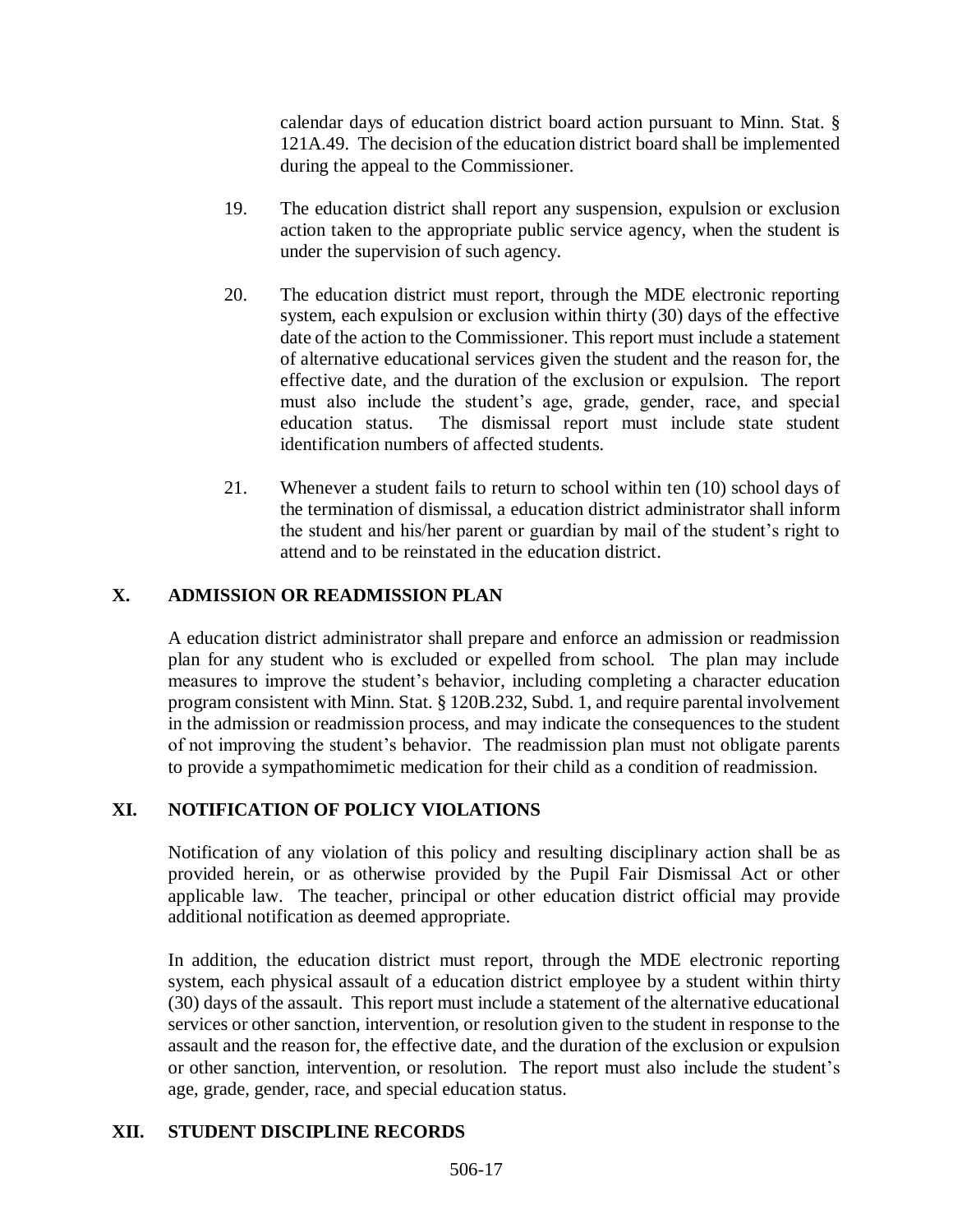The policy of the education district is that complete and accurate student discipline records be maintained. The collection, dissemination, and maintenance of student discipline records shall be consistent with applicable education district policies and federal and state law, including the Minnesota Government Data Practices Act, Minn. Stat. Ch. 13.

### **XIII. DISABLED STUDENTS**

Students who are currently identified as eligible under the IDEA or Section 504 will be subject to the provisions of this policy, unless the student's IEP or 504 plan specifies a necessary modification.

Before initiating an expulsion or exclusion of a student with a disability, relevant members of the child's IEP team and the child's parent shall, consistent with federal law, conduct a manifestation determination and determine whether the child's behavior was (i) caused by or had a direct and substantial relationship to the child's disability and (ii) whether the child's conduct was a direct result of a failure to implement the child's IEP. If the student's educational program is appropriate and the behavior is not a manifestation of the student's disability, the education district will proceed with discipline – up to and including expulsion – as if the student did not have a disability, unless the student's educational program provides otherwise. If the team determines that the behavior subject to discipline is a manifestation of the student's disability, the team shall conduct a functional behavioral assessment and implement a behavioral intervention plan for such student provided that the education district had not conducted such assessment prior to the manifestation determination before the behavior that resulted in a change of placement. Where a behavioral intervention plan previously has been developed, the team will review the behavioral intervention plan and modify it as necessary to address the behavior.

When a student who has an IEP is excluded or expelled for misbehavior that is not a manifestation of the student's disability, the education district shall continue to provide special education and related services during the period of expulsion or exclusion.

#### **XIV. OPEN ENROLLED STUDENTS**

The education district may terminate the enrollment of a nonresident student enrolled under an Enrollment Option Program (Minn. Stat. § 124D.03) or Enrollment in Nonresident District (Minn. Stat. § 124D.08) at the end of a school year if the student meets the definition of a habitual truant, the student has been provided appropriate services for truancy (Minn. Stat. Ch. 260A), and the student's case has been referred to juvenile court. The education district may also terminate the enrollment of a nonresident student over the age of seventeen (17) enrolled under an Enrollment Options Program if the student is absent without lawful excuse for one or more periods on fifteen (15) school days and has not lawfully withdrawn from school.

## **XV. DISTRIBUTION OF POLICY**

The education district will notify students and parents of the existence and contents of this policy in such manner as it deems appropriate. Copies of this discipline policy shall be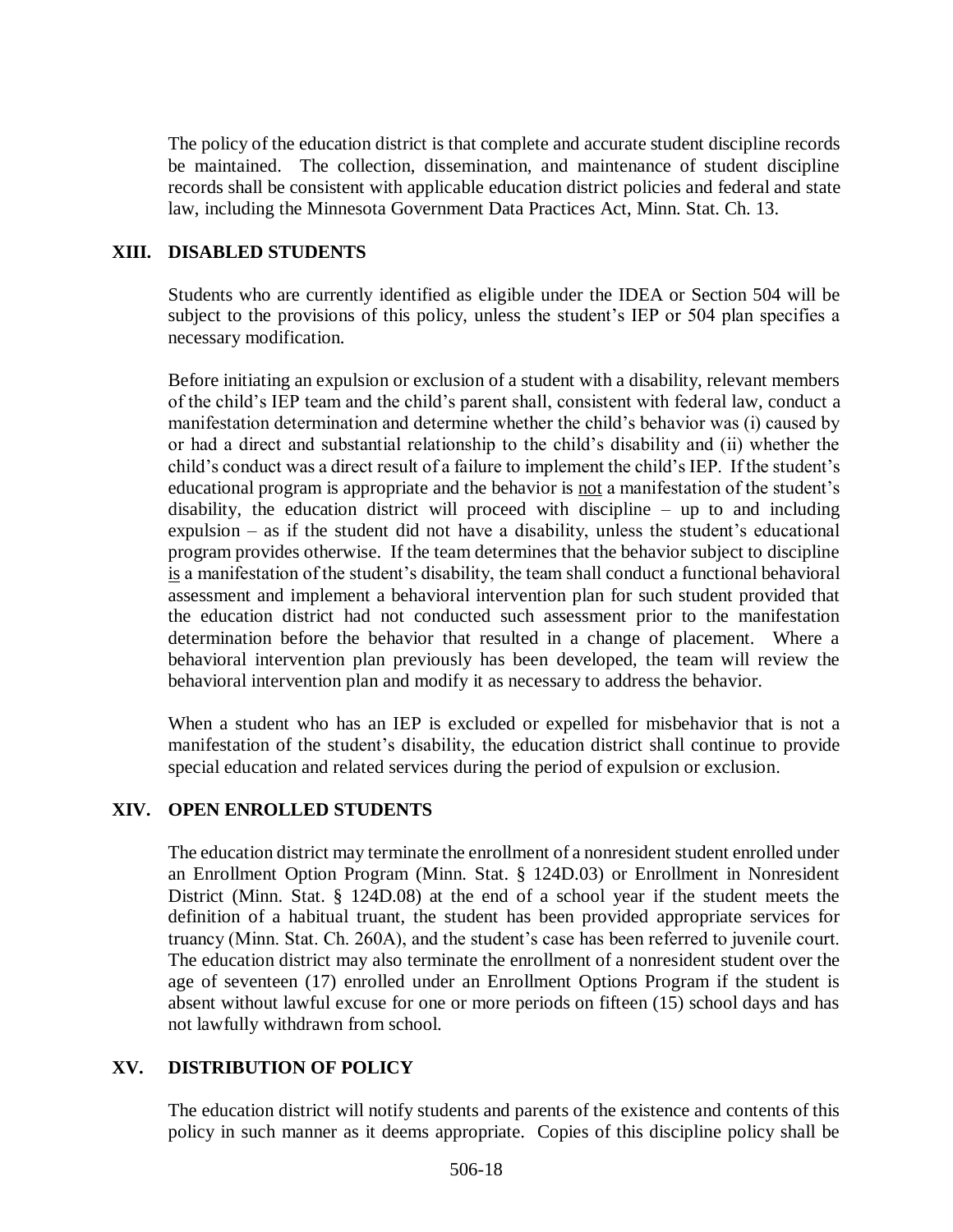made available to all students and parents at the commencement of each school year and to all new students and parents upon enrollment. This policy shall also be available upon request in each principal's office.

## **XVI. REVIEW OF POLICY**

The principal and representatives of parents, students and staff in each education district building shall confer at least annually to review this discipline policy, determine if the policy is working as intended, and to assess whether the discipline policy has been enforced. Any recommended changes shall be submitted to the executive director for consideration by the education district board, which shall conduct an annual review of this policy.

| <b>Legal References:</b> | Minn. Stat. Ch. 13 (Minnesota Government Data Practices Act)<br>Minn. Stat. § 120B.02 (Educational Expectations for Minnesota Students)<br>Minn. Stat. § 120B.232 (Character Development Education)<br>Minn. Stat. § 121A.26 (School Preassessment Teams)<br>Minn. Stat. § 121A.29 (Reporting; Chemical Abuse)<br>Minn. Stat. §§ 121A.40-121A.56 (Pupil Fair Dismissal Act)<br>Minn. Stat. § 121A.575 (Alternatives to Pupil Suspension)<br>Minn. Stat. § 121A.582 (Reasonable Force)<br>Minn. Stat. §§ 121A.60-121A.61 (Removal from Class)<br>Minn. Stat. § 122A.42 (General Control of Schools)<br>Minn. Stat. § 123A.05 (Area Learning Center Organization)<br>Minn. Stat. § 124D.03 (Enrollment Options Program)<br>Minn. Stat. § 124D.08 (Enrollment in Nonresident District)<br>Minn. Stat. Ch.125A (Students with Disabilities)<br>Minn. Stat. § 152.22 (Medical Cannabis; Definitions)<br>Minn. Stat. § 152.23 (Medical Cannabis; Limitations)<br>Minn. Stat. Ch. 260A (Truancy)<br>Minn. Stat. Ch. 260C (Juvenile Court Act)<br>20 U.S.C. §§ 1400-1487 (Individuals with Disabilities Education<br>Improvement Act of 2004)<br>29 U.S.C. § 794 et seq. (Rehabilitation Act of 1973, § 504) |
|--------------------------|------------------------------------------------------------------------------------------------------------------------------------------------------------------------------------------------------------------------------------------------------------------------------------------------------------------------------------------------------------------------------------------------------------------------------------------------------------------------------------------------------------------------------------------------------------------------------------------------------------------------------------------------------------------------------------------------------------------------------------------------------------------------------------------------------------------------------------------------------------------------------------------------------------------------------------------------------------------------------------------------------------------------------------------------------------------------------------------------------------------------------------------------------------------------------------------------------|
| <b>Cross References:</b> | 34 C.F.R. § 300.530(e)(1) (Manifestation Determination)<br>MSBA/MASA Model Policy 413 (Harassment and Violence)<br>MSBA/MASA Model Policy 419 (Tobacco-Free Environment; Possession<br>and Use of Tobacco, Tobacco-Related Devices, and Electronic Delivery<br>Devices)<br>MSBA/MASA Model Policy 501 (School Weapons)<br>MSBA/MASA Model Policy 502 (Search of Student Lockers, Desks,<br>Personal Possessions, and Student's Person)<br>MSBA/MASA Model Policy 503 (Student Attendance)<br>MSBA/MASA Model Policy 505 (Distribution of Nonschool-Sponsored<br>Materials on School Premises by Students and Employees)<br>MSBA/MASA Model Policy 514 (Bullying Prohibition Policy)                                                                                                                                                                                                                                                                                                                                                                                                                                                                                                                  |